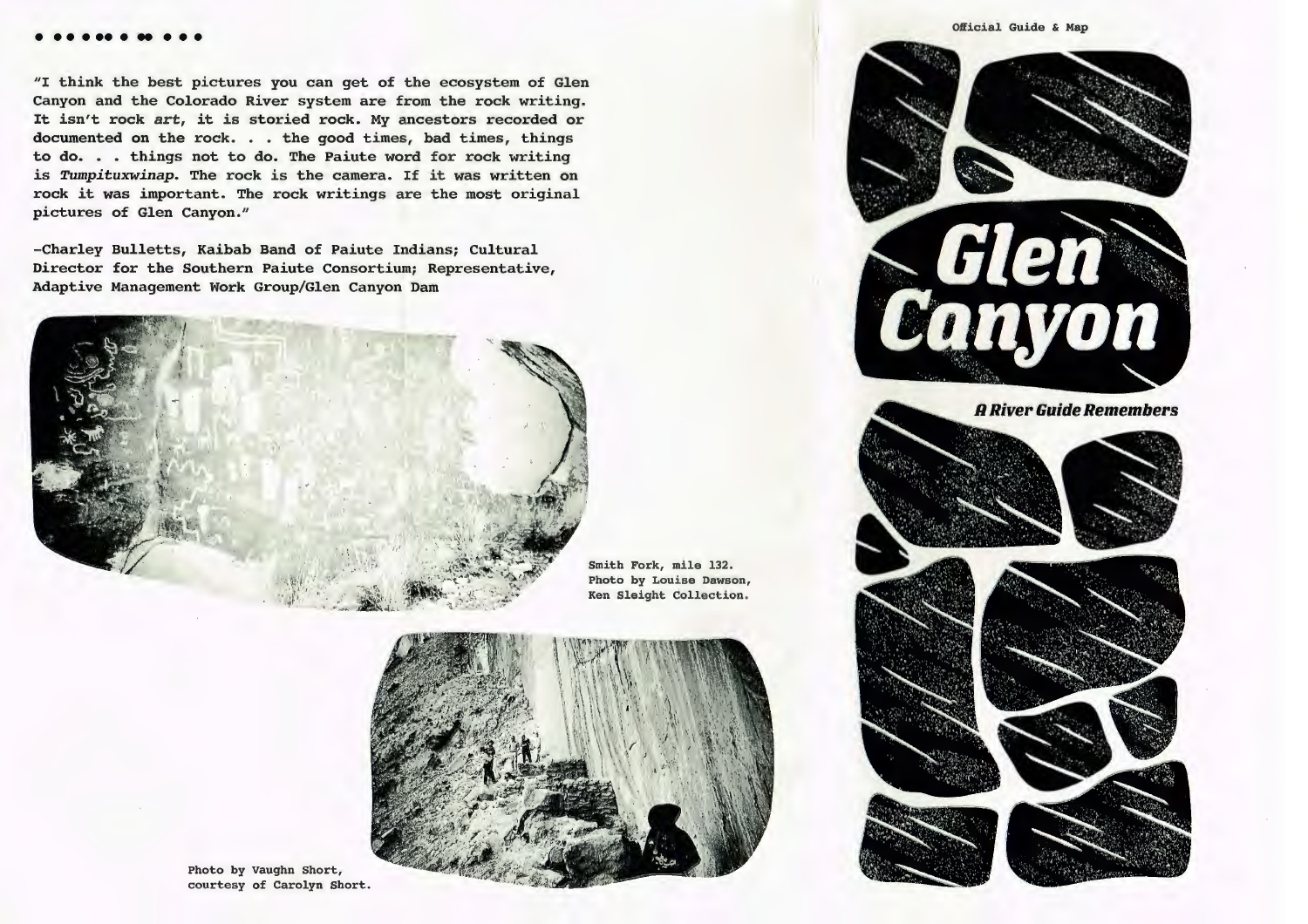## **GLEN CANYON**

Many say the true Glen Canyon begins at the Dirty Devil River and ends at the Paria Riffle. Early river trips traveled this full stretch of 162.3 river miles, from Hite to Lees Ferry. After dam construction began in the late 1950s, trips could only go as far as Kane Creek, just 121.8 miles. And with the completion of Glen Canyon Dam in 1963, there was no river left to run.

Ken Sleight ran many trips through Glen Canyon, but the trip that inspired this exhibit happened in early June, 1959. Although camps weren't chosen in advance, this journey mirrors this trip's stops and camps. The photos below are courtesy of Ken Sleight, taken on trips between 1955 and 1963. The Glen Canyon river map is based on Ken Sleight's hand-drawn version from the late 1950s and courtesy of Buzz Belknap, 2018.



Day 1: June 5th, 1959 Richfield - Hite



Day 2: June 6th, 1959 Bite - Tapestry Wall



Day 4: June 8th, 1959 Lake Canyon - Hole in the Rock



Day 6: June lOth, 1959 Layover Day, Forbidding Canyon



Day 3: June 7th, 1959 Tapestry Wall - Lake Canyon



Day 5: June 9th, 1959 Hole in the Rock - Forbidding Canyon



Day 7: June 11th, 1959 Forbidding Canyon - Kane Creek